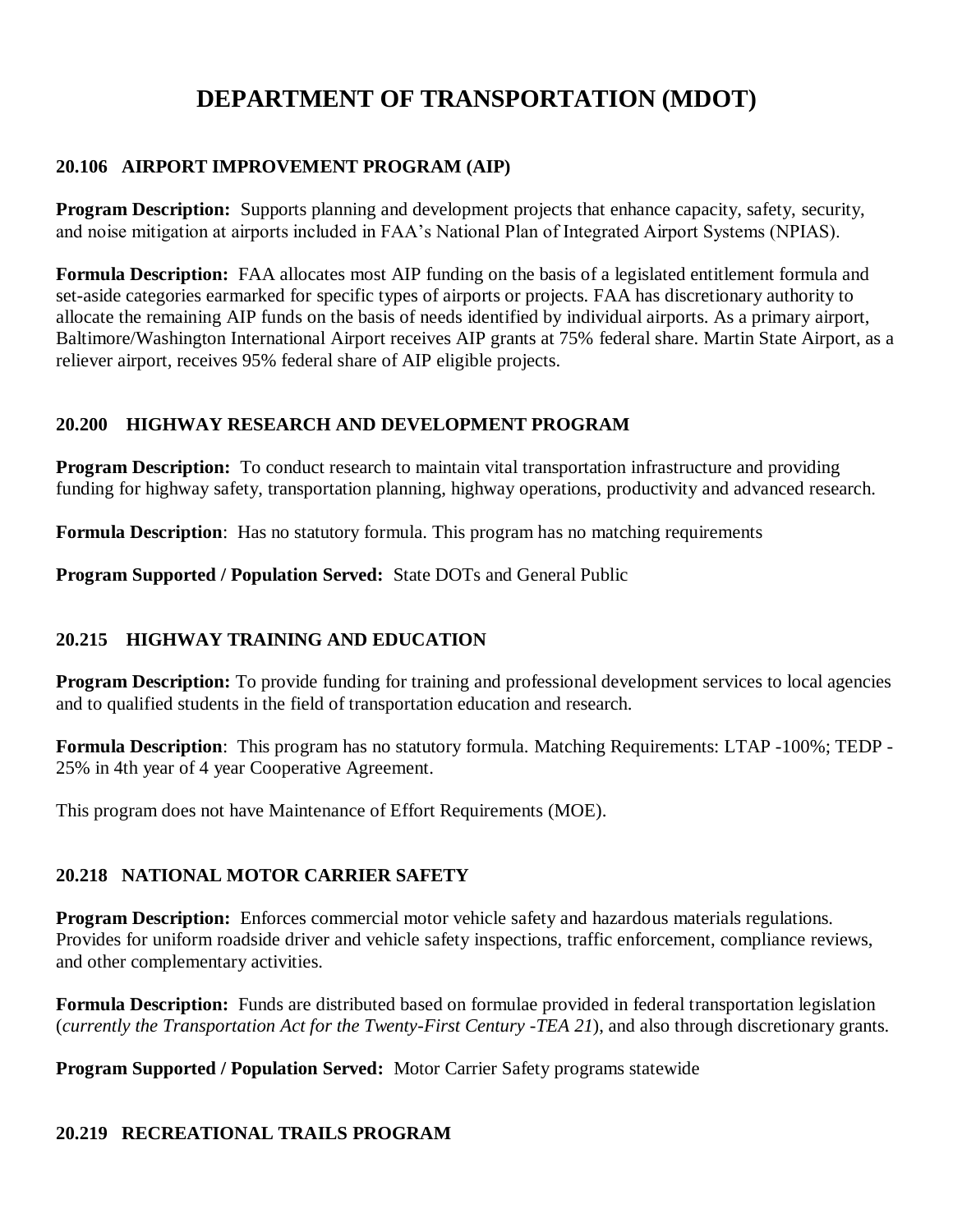**Program Description:** To provide funds for the maintenance, restoration, development, rehabilitation, purchasing, leasing, construction, educational programs pertaining to trails, trailhead facilities, new trails and safety and environmental protection.

**Formula Description**: Statutory Formula: Title 23 U.S.C., Part 133(h), 206, and former 213(f) and (g) , Public Law 114-94. 133(h), 206, and former 213(f) and (g). See http://www.fhwa.dot.gov/environment/recreational [trails/legislation/.](http://www.fhwa.dot.gov/environment/recreational_%20trails/legislation/)

Matching Requirements: Percent: 80%. The Federal share is subject to a sliding scale under 23 U.S.C. 120(b). Funds from any other Federal program may be used for the non-Federal match if the project also is eligible under the other program. Recreational Trails Program funds may be used to match other Federal funds if the project also is eligible under the other program. States also may allow a programmatic match: if some project sponsors in a State provide more match funds than required, other sponsors in the State may provide less. Some in-kind materials and services may be credited toward the project match. States may allow some pre-approval planning and environmental assessment costs toward the project match. See [http://www.fhwa.dot.gov/](http://www.fhwa.dot.gov/%20environment/recreational_trails/guidance/matchingfunds.cfm.)  [environment/recreational\\_trails/guidance/matchingfunds.cfm.](http://www.fhwa.dot.gov/%20environment/recreational_trails/guidance/matchingfunds.cfm.)

This program does not have MOE requirements.

**Program Supported / Population Served:** for-profit organizations or contracts, partnerships, or cooperative agreements with other government agencies, institutions of higher learning, or nonprofit organizations using its administrative funds

# **20.224 FEDERAL LANDS ACCESS PROGRAM**

**Program Description:** To improve transportation facilities that provide access to, are adjacent to, or are located within Federal lands. The Access Program supplements State and local resources for public roads, transit systems, and other transportation facilities, with an emphasis on high-use recreation sites and economic generators.

**Formula Description**: Statutory Formula: Title 23 USC Chapter Part §204(b) Subpart Public Law. 80% of costs are federally funded with a 20% matching requirement and this program has MOE requirements.

**Program Supported / Population Served:** Statewide

# **20.231 PERFORMANCE AND REGISTRATION INFORMATION SYSTEMS MANAGEMENT**

**Program Description:** Links Federal Motor Carrier Safety information systems with State commercial vehicle registration and licensing systems and enables a State to (1) determine the safety fitness of a motor carrier or registrant when licensing or registering the applicant of motor carrier or while the license or registration is in effect; and (2) deny, suspend, or revoke the commercial motor vehicle registrations of a motor carrier or registrant that has been issued an operation out-of-service order by the Federal Motor Carrier Safety Administration (FMCSA).

**Formula Description:** No funding match is required.

# **Program Supported / Population Served**: Statewide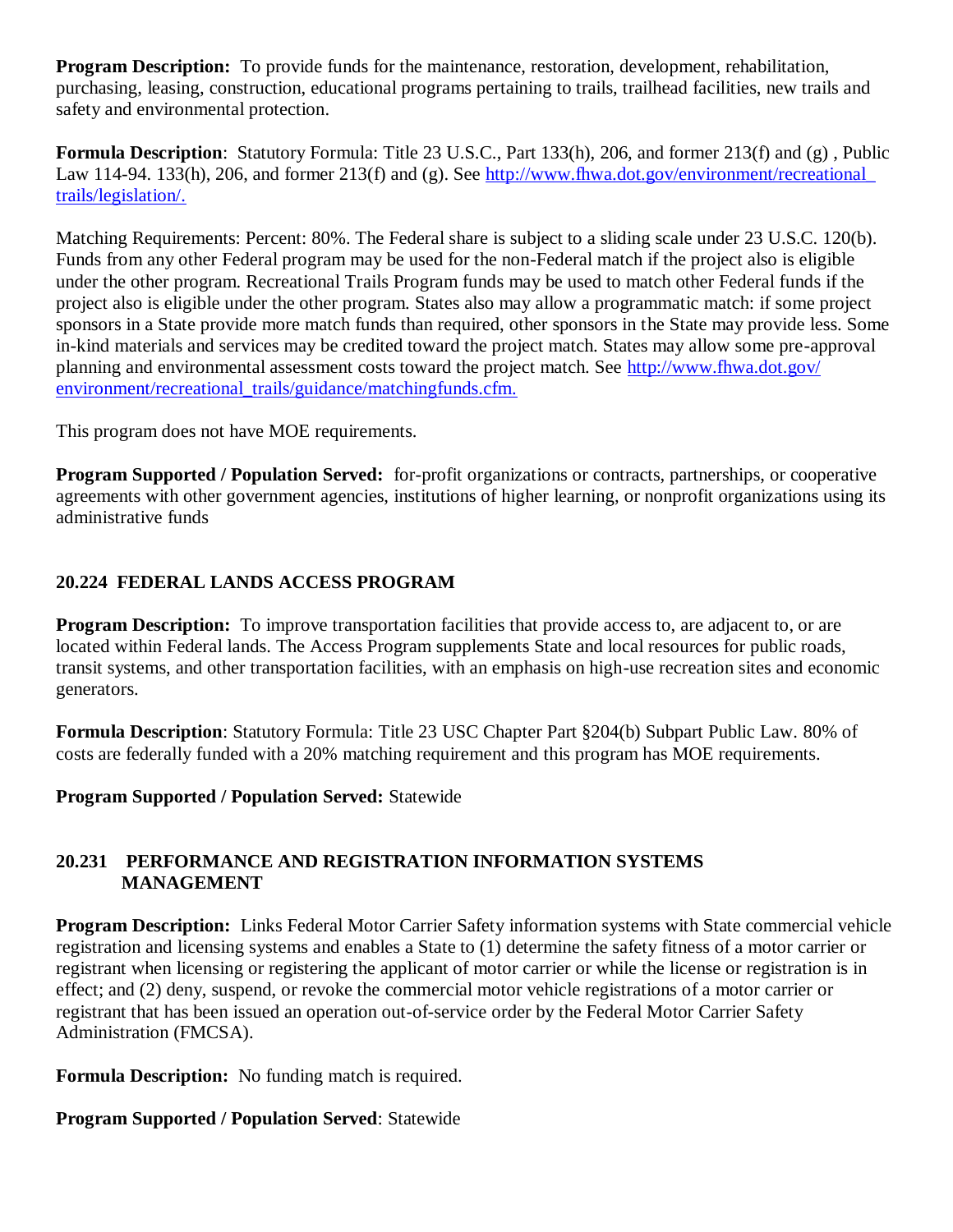# **20.232 COMMERCIAL DRIVER LICENSE STATE PROGRAM**

**Program Description:** Assists in complying with CDL requirements and dedicate funding to priority activities for research, development and testing, demonstration projects, public education and other special activities and projects related to commercial drivers licensing.

**Formula Description:** No funding match is required.

**Program Supported / Population Served**: Statewide

# **20.313 RAILROAD RESEARCH AND DEVELOPMENT**

**Program Description:** To foster long-range enhancement of the Federal Railroad Administration's program of research in support of rail safety by developing cooperative research relationships between the Administration and university and industry organizations.

**Formula Description:** Statuary formula is not applicable to this assistance listing.

# **20.314 RAILROAD DEVELOPMENT**

**Program Description:** Provide funding for projects that improve rail lines, enhance service, and add capacity to the national rail system

**Formula Description**: This program has no statutory formula. This program has MOE requirements.

**Program Supported / Population Served:** State governments, Regional and local governments, For-profit organizations, such as railroads.

# **20.318 MAGLEV PROJECT SELECTION PROGRAM-SAFETEA-LU**

**Program Description:** To provide financial assistance for a demonstration magnetic levitation transportation project. The project will include preliminary engineering work and a NEPA study that will evaluate the proposed SCMAGLEV service on a new right-of-way (ROW) with reasonable alternatives for alignments and station locations, and will document potential impacts on the environment.

**Formula Description:** This program has no statutory formula.

**Program Supported / Population Served:** N/A

# **20.319 HIGH SPEED RAIL CORRIDOORS AND INTERCITY PASSENGER RAIL SERVICE –** *(ARRA)*

**Program Description:** To stimulate the implementation of High Speed Passenger rail systems

**Formula Description:** Projects must show a demonstrable benefit to the research, development, design or ultimate operation of incremental High Speed Passenger Rail Systems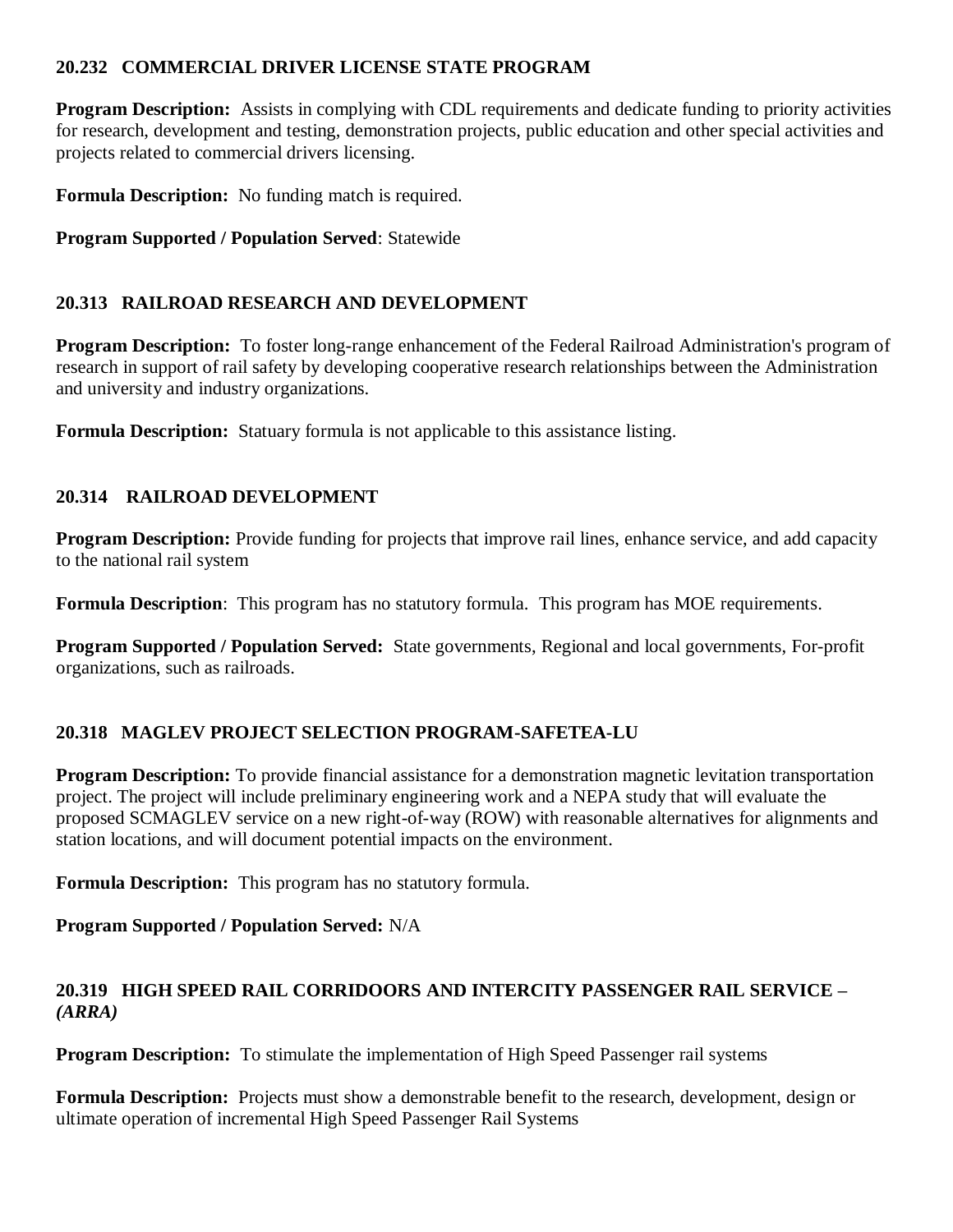# **20.500 FEDERAL TRANSIT CAPITAL INVESTMENT**

**Program Description:** Finances the acquisition, construction, reconstruction, and improvement of facilities, rolling stock and equipment for use in mass public transportation service and in coordinating service with highway and other transportation modes.

**Formula Description:** An FTA grant award obligating federal funds is reflected in a grant agreement. To access funds, the recipient must execute the terms of the grant agreement.

**Program Supported / Population Served**: Statewide

# **20.505 FEDERAL TRANSIT TECHNICAL STUDIES GRANTS**

**Program Description:** To assist in development of cost effective transportation improvement programs to include planning, engineering, and designing of urban, mass transportation projects, and other technical studies in a program for a unified or officially coordinated urban transportation system.

**Formula Description:** Activities assisted under this section may include preparation of transportation plans including transportation improvement programs and management systems; studies related to transportation management, operations, capital requirements, and economic feasibility; evaluation of previously funded capital projects; and other related activities in preparation for the construction, acquisition, or improved operation of transportation systems, facilities, and equipment.

#### **Program Supported / Population Served:** Statewide

# **20.507 FEDERAL TRANSIT FORMULA GRANTS**

**Program Description:** Provides federal resources available to urbanized areas for capital and operating assistance within urbanized areas.

**Formula Description:** Funding is available to designated recipients that must be public bodies with legal authority to receive and dispense federal funds

**Program Supported / Population Served:** Statewide

#### **20.509 FORMULA GRANTS FOR NON-URBANIZED AREAS**

**Program Description:** Improves, initiates, or continues public transportation service in non-urbanized areas (rural and small areas having populations less than 50,000) and to provide technical assistance for rural transportation providers.

**Formula Description:** The federal share for eligible capital and project administration costs shall not exceed 80% of these costs; except projects designed specifically to increase the accessibility of public transportation to bicycles may be funded at 90% federal share; vehicle related equipment required to comply with ADA or the Clean Air Act may be funded at 90% federal match. The federal share of the eligible operating deficit shall not exceed 50%. Income from purchase of service contracts with human service agencies may be used for the entire local share. (Many programs of the Department of Health and Human Services and other federal agencies provide local match through purchase of service contracts.) In addition, current year funds can be transferred from the Federal Highway Administration for capital projects under Non Urbanized Area Formula Grants.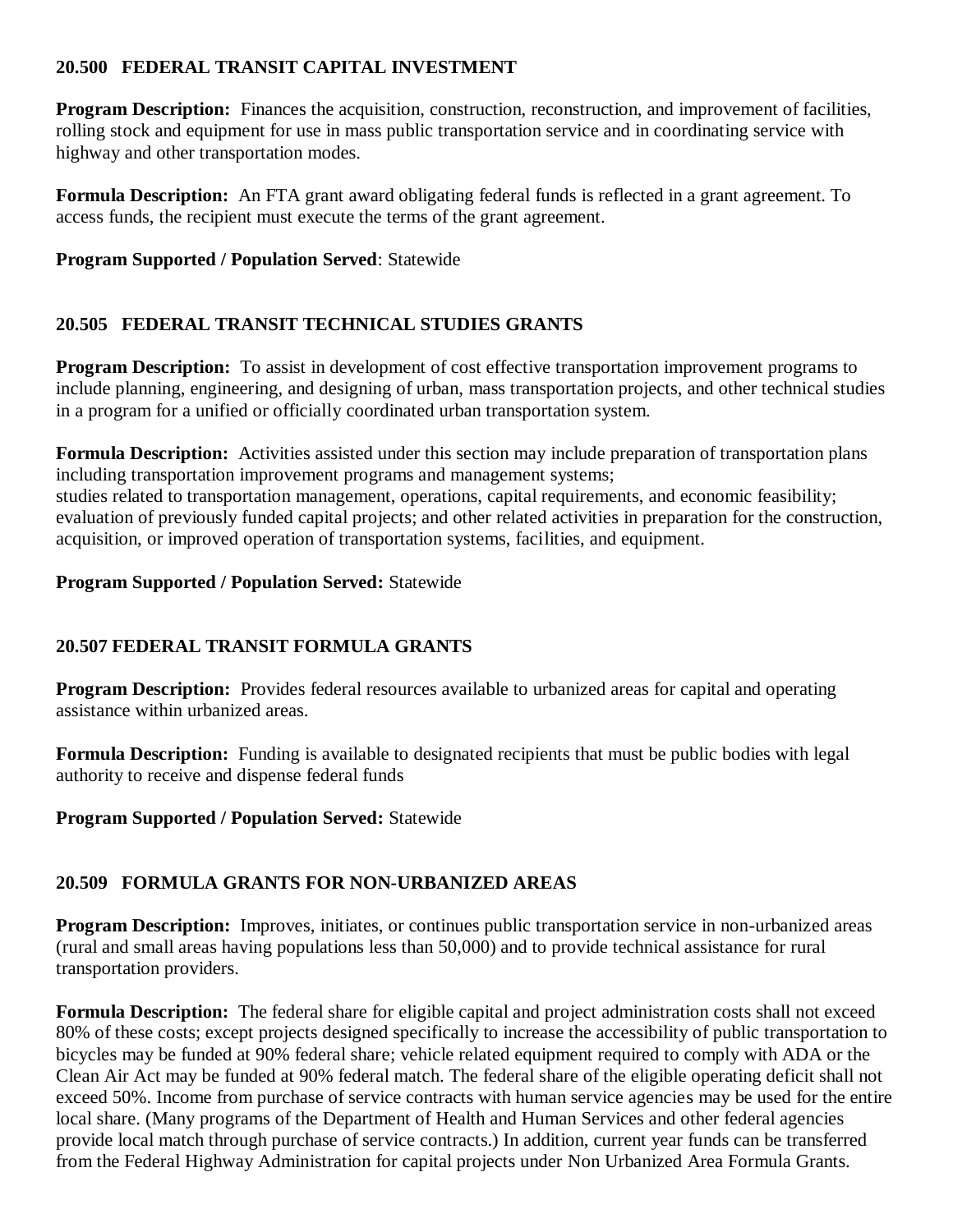# **20.513 CAPITAL ASSISTANCE PROGRAM FOR ELDERLY PERSONS & PERSONS WITH DISABILITIES**

**Program Description:** Provides assistance to meet the transportation needs of elderly persons and persons with disabilities, where public transportation services are unavailable, insufficient, or inappropriate. This program is designed to supplement FTA's other capital assistance programs by funding transportation projects for elderly persons and persons with disabilities in all areas - urbanized, small urban, and rural.

**Formula Description:** Funds for this program are allocated by a formula based on the population of elderly persons and persons with disabilities in accordance with the latest U.S. Census population figures. Grants may be made for 80% of eligible project costs. Vehicle-related equipment must comply with ADA or the Clean Air Act and may be funded at 90% federal share.

#### **Program Supported / Population Served:** Statewide

# **20.514 PUBLIC TRANSPORTATION RESEARCH, TECHNICAL ASSISTANCE, AND TRAINING**

**Program Description:** The Federal Transit Administration's Research, Development, Demonstration, Deployment, Cooperative Research, Technical Assistance, Standards Development, and Human Resources and Training programs are authorized at 49 U.S.C. 5312, 5313, 5314, and 5322 and collectively seek to develop solutions that improve public transportation. Its primary goals are to increase transit ridership, improve safety and emergency preparedness, improve operating efficiencies, protect the environment, promote energy independence, and provide transit research leadership; develop and conduct workforce development activities, training and educational programs for Federal, State, and local transportation employees, United States citizens, and foreign nationals engaged or to be engaged in Government-aid relating to public transportation work; and to sponsor development of voluntary and consensus-based standards to more effectively and efficiently provide transit service, as well as support the improved administration of Federal transit funds.

**Formula Description:** Statuary formula is not applicable to this assistance listing.

**Program Supported/Population Served:** Statewide

#### **20.516 JOB ACCESS – REVERSE COMMUTE**

**Program Description:** Provides funding to local governments, nonprofit organizations, and designated recipients of federal transit funds to develop transportation services connecting welfare recipients and lowincome persons to employment and support services. Job Access grants are for capital projects, financing operating costs of equipment, facilities, and associated support costs related to providing access to jobs. The Reverse Commute grants assist in funding costs associated with adding reverse commute bus, train, carpool or service from urban areas, urban, rural and other suburban locations to suburban work places.

**Formula Description:** An 80% cost share for capital projects and a 50% match for operating projects is required. Certain other federal funds may be used for this match, such as TANF, the Department of Labor's Welfare-to-Work funds, and the Federal Highway's State Planning and Research funds.

#### **Program Supported / Population Served:** Statewide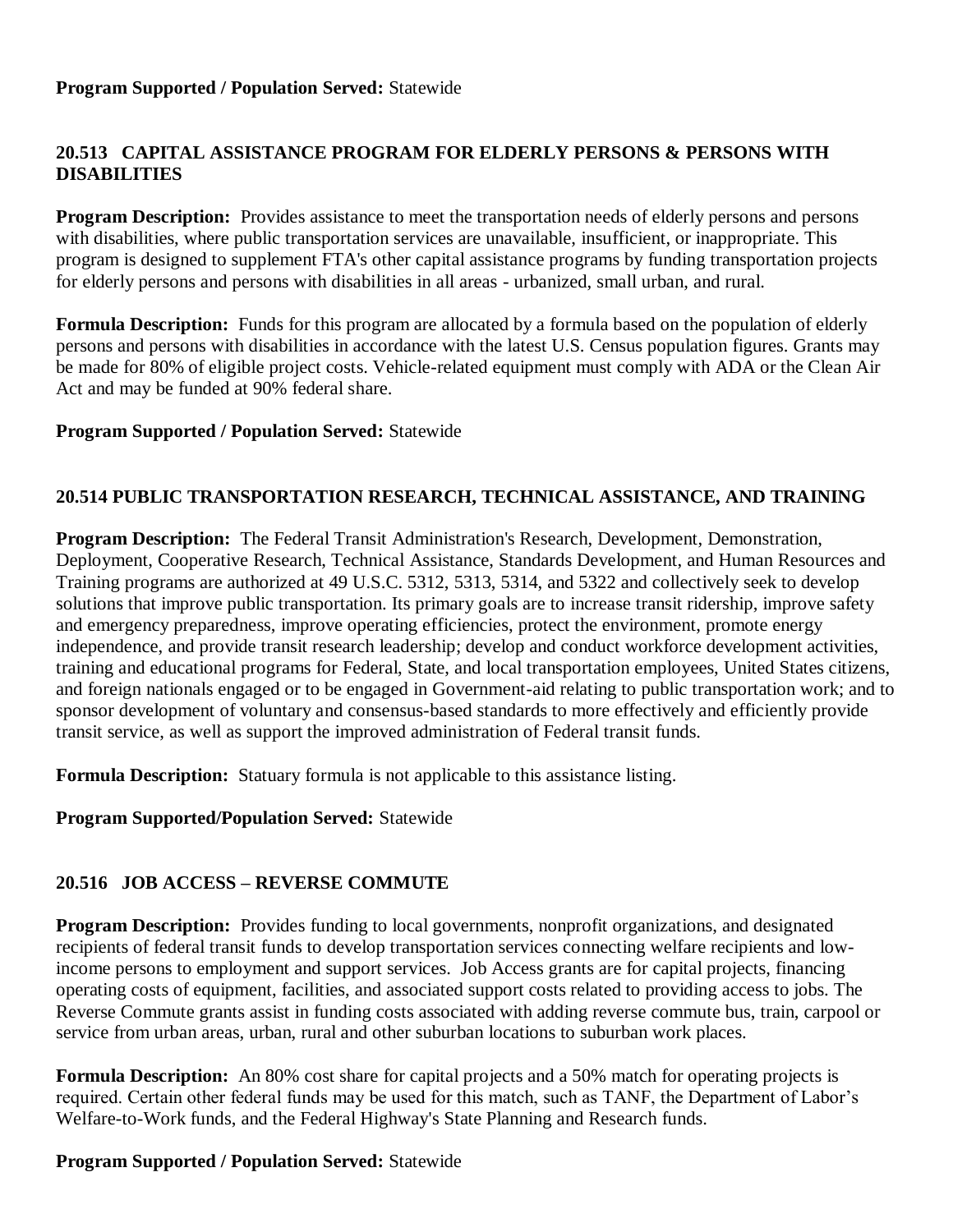#### **20.519 CLEAN FUELS**

**Program Description:** To assist in financing the acquisition of clean fuel vehicles and related facilities for agencies providing public transportation and operating in an urbanized and non-urbanized area designated as a non-attainment or maintenance area for ozone or carbon monoxide.

**Formula Description:** Statutory formulas are not applicable to this program. This program has no matching requirements

**Program Supported / Population Served:** Statewide

#### **20.521 NEW FREEDOM PROGRAM**

**Program Description:** To provide grants to recipients for new public transportation services and public transportation alternatives beyond those required by the Americans with Disabilities Act of 1990 (42 U.S.C. 12101 et. Seq.) that assists individuals with disabilities with transportation, including transportation to and from jobs and employment support services.

**Formula Description:** Statutory formulas are not applicable to this program. This program has no matching requirements

**Program Supported / Population Served**: Statewide

# **20.523 CAPTIAL ASSISTANCE-REDUCING ENERGY AND GREENHOUSE GASES**

**Program Description:** To assist public agencies that provide transit service in financing the acquisition of capital assets to reduce energy consumption or greenhouse gas emissions.

**Formula Description:** Statutory formulas are not applicable to this program. There are no matching requirements.

**Program Supported / Population Served:** Statewide

# **20.525 STATE OF GOOD REPAIR GRANTS PROGRAM**

**Program Description:** To assist in financing capital projects to maintain public transportation systems in a state of good repair and to ensure public transit operates safely, efficiently, reliably, and sustainably so that communities can offer balanced transportation choices that helps to improve mobility, reduce congestion, and encourage economic development

**Formula Description:** The program has a MOE requirements, see funding agency for further details

**Program Supported / Population Served:** Statewide

#### **20.526 BUS AND BUS FACILITIES FORMULA PROGRAM**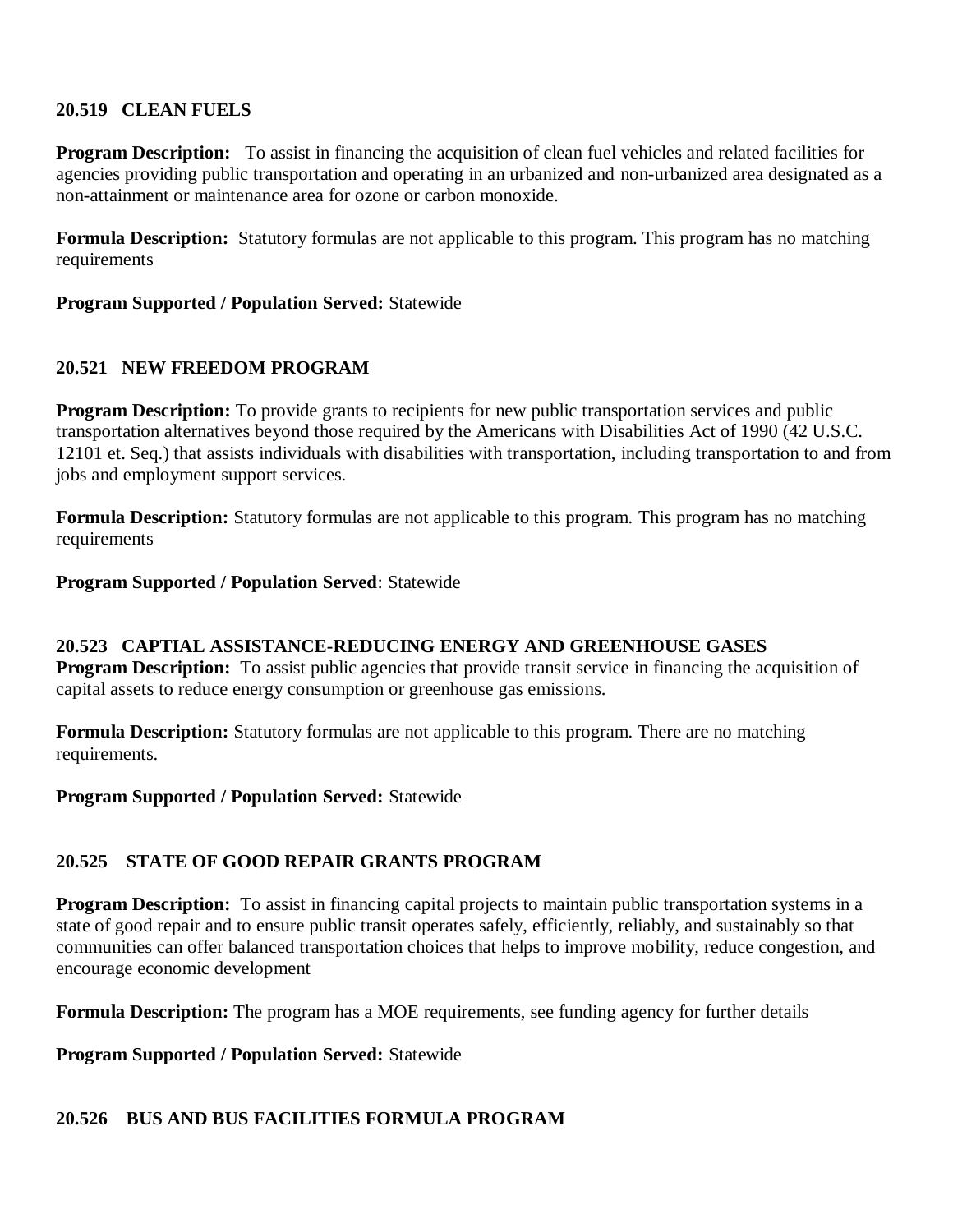**Program Description:** Provides capital funding to replace, rehabilitate and purchase buses and bus related equipment and to construct bus-related facilities.

**Formula Description:** Matching Requirements: Percent: 20.%. There is an 80% federal/20% non-federal match. This program has MOE requirements, see funding agency for further details.

**Program Supported / Population Served:** Statewide

# **20.528 RAIL FIXED GUIDEWAY PUBLIC TRANSPORTATION SYSTEM STATE SAFETY OVERSIGHT FORMULA GRANT PROGRAM**

**Program Description:** Provide funding for 80% of the allowable costs for the State safety oversight program.

**Formula Description**: Statutory Formula: Title USC 49, Part 5329(e)(6), Subpart 5330. CFR Part 659 - The rules at 49 CFR part 659 will be replaced by 49 CFR part 674 three years following the effective date of the final rule (April 15, 2019). CFR Part 674. Matching Requirements: Percent: 20%. 80% Federal / 20% State. Matching fund shall include in-kind contributions by an eligible State. The non-Federal share may not be met by any Federal funds, any funds received from a public transportation agency or any revenues earned by a public transportation agency.

This program does not have MOE requirements.

**Program Supported / Population Served:** States with a rail fixed guideway public transportation system that is not subject to regulation by the Federal Railroad Administration

# **20.600 STATE & COMMUNITY HIGHWAY SAFETY**

**Program Description:** Programs authorized under the Transportation Act for the Twenty-First Century (TEA-21) to provide a national highway safety program to reduce traffic crashes, deaths, injuries, and property damage.

**Formula Description:** Funds for safety programs are made available through grants and set-asides from federal-aid formula programs.

**Program Supported / Population Served:** Statewide

# **20.608 MINIMUM PENALTIES FOR REPEAT OFFENDERS FOR DWI**

**Program Description**: To encourage States to enact and enforce Repeat Intoxicated Offender laws.

**Formula Description:** This program has no matching requirements

**Program Supported / Population Served:** Statewide

# **20.616 NATIONAL PRIORITY SAFETY PROGRAMS**

**Program Description:** To encourage States to address national priorities for reducing highway deaths and injuries through occupant protection programs, state traffic safety information system improvements, impaired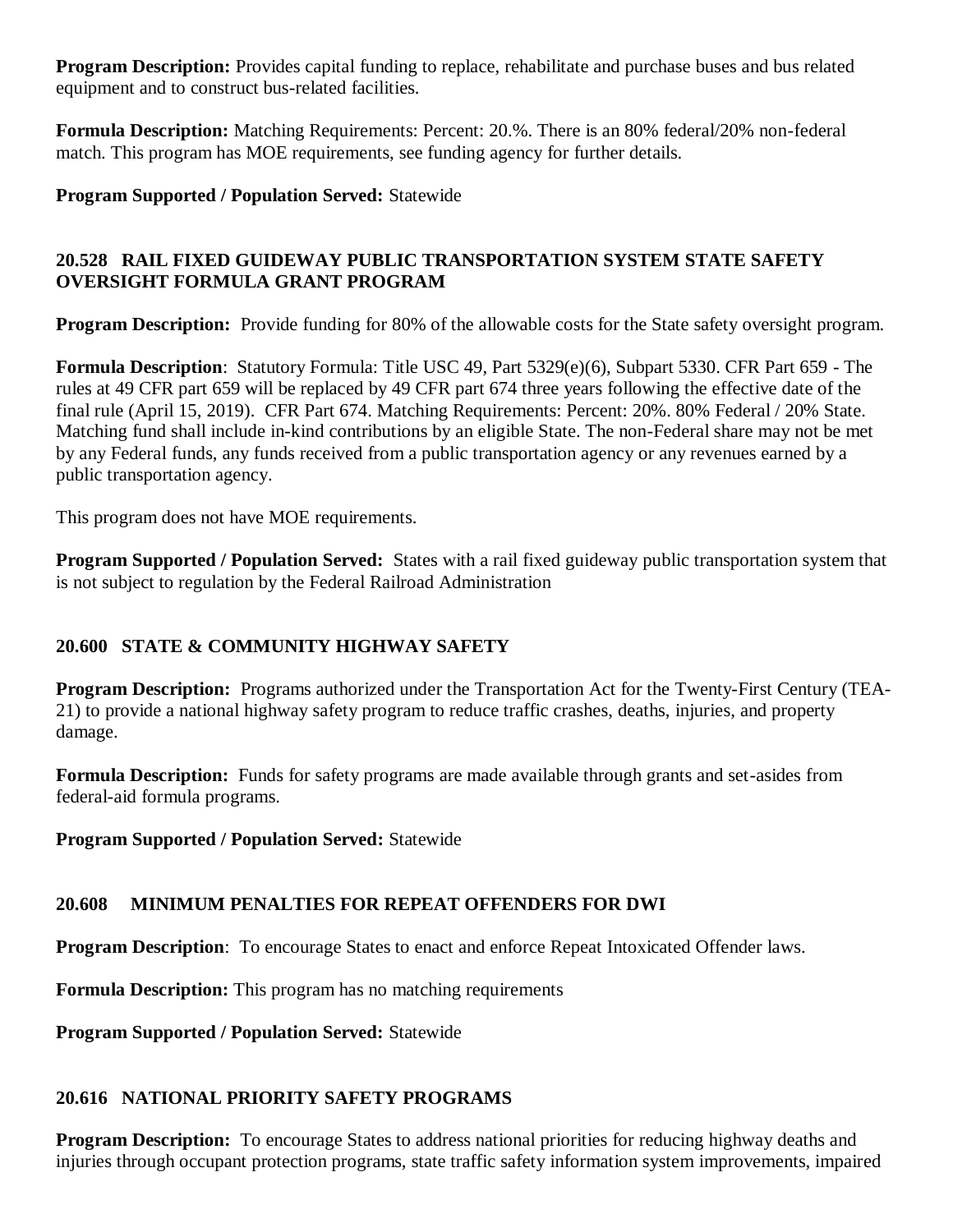driving countermeasures, passage of effective laws to reduce distracted driving, implementation of motorcyclist safety programs, and the implementation of graduated driving licensing laws.

**Formula Description:** Matching Requirements: Percent: 80% program under Section 405. This program has MOE requirements, see funding agency for further details.

**Program Supported / Population Served:** Motor Carrier Safety Programs statewide

# **20.617 ECONOMIC ADJUSTMENT ASSISTANCE FOR STATE GOVERNMENTS**

**Program Description:** To provide funding to assist communities, businesses, and workers to plan, support and stimulate cooperation between statewide and local adjustment and diversification efforts, affected by Defense program activity

**Formula Description**: Statutory formulas are not applicable to this program.

Matching Requirements: A minimum of ten percent of the project's total proposed funding is to be comprised of non-Federal sources.

This program does not have MOE requirements

**Program Supported / Population Served:** States, Indian Tribal Governments, and communities affected by Defense budget reductions, base closures/realignments

# **20.819 BALLAST WATER TREATMENT TECHNOLOGIES**

**Program Description:** MARAD will use the projects results and data for a variety of purposes including to further the current efforts that address the curtailment of aquatic invasive species within the Chesapeake Bay and coastal waters throughout the United States as associated with ballast water operations of commercial shipping.

Formula Description: Statutory formula is not applicable to this assistance listing.

**Program Supported / Population Served:** Statewide

# **20.933 NATIONAL INFRASTRUCTURE INVESTMENTS**

**Program Description:** The grants for National Infrastructure Investments in the FY 2015 Appropriations Act are for capital investments in surface transportation infrastructure grants to be awarded to a State, local, or Tribal governments, including U.S. territories, tribal governments, transit agencies, port authorities, metropolitan planning organizations (MPOs), other political subdivisions of State or local governments, and multi-State or multijurisdictional groups applying through a single lead applicant on a competitive basis for surface transportation projects (including, but not limited to: (1) Highway or bridge projects eligible under title 23, United States Code; (2) public transportation projects eligible under chapter 53 of title 49, United States Code; (3) passenger and freight rail transportation projects; and (4) port infrastructure investments) that will have a significant impact on the Nation, a metropolitan area, or a region.

**Formula Description:** Statuary formula is not applicable to this assistance listing.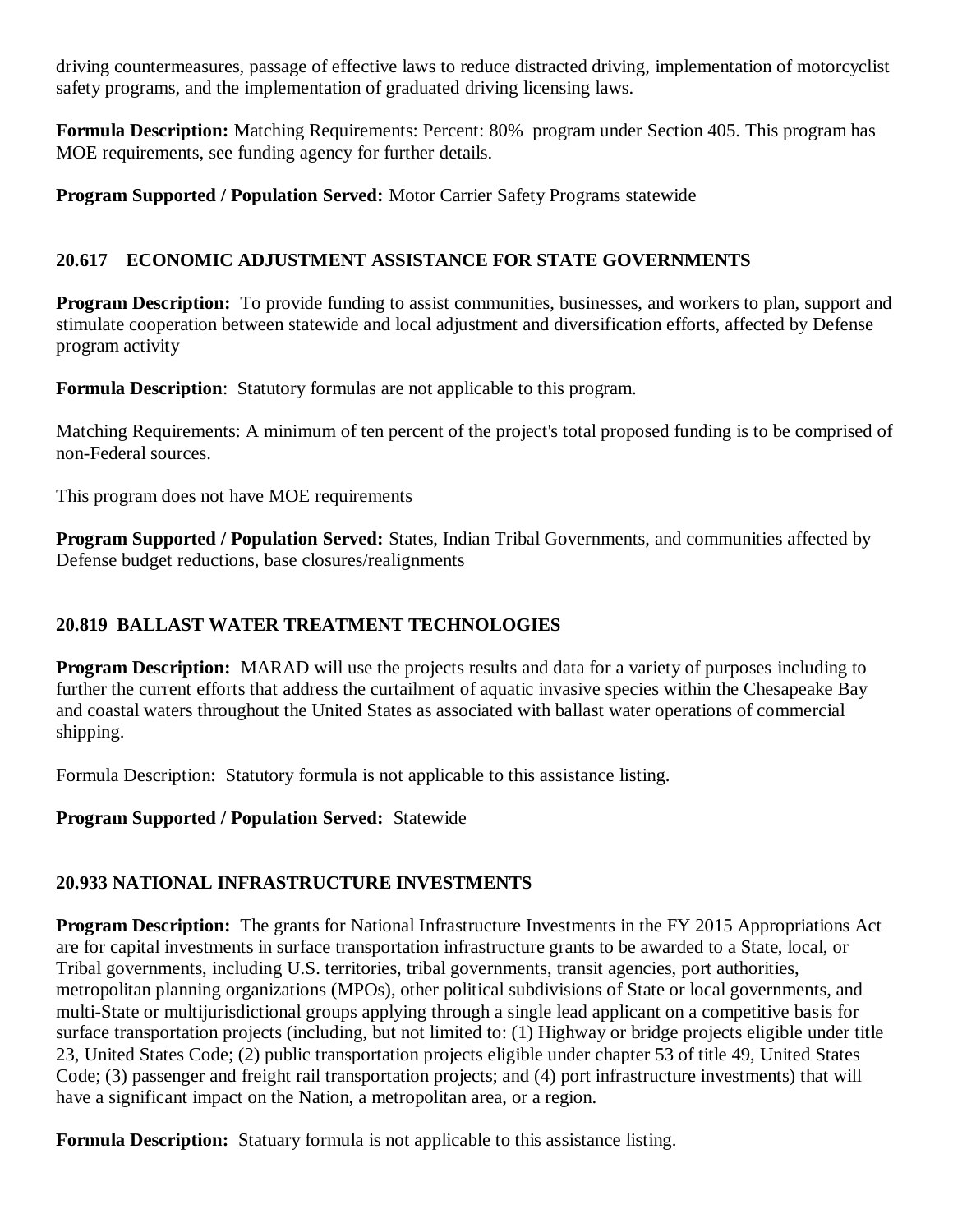# **23.008 APPALACHIAN LOCAL ACCESS ROADS**

**Program Description:** Provides funding for the construction of highways and access roads that make up the Appalachian Development Highway System. Promotes economic development and establishes a state/federal framework meeting the needs of the 13 state region.

**Formula Description:** Funding is distributed based on the latest available system cost-to-complete estimate, with a small funding amount for local access road improvement.

**Program Supported / Population Served**: ADHS Program: Primarily Garrett & Allegany Counties and a portion of the 13state region outside of Maryland

# **66.040 STATE CLEAN DIESEL GRANT PROGRAM**

**Program Description:** to award grants, rebates and low-cost revolving loans to meet the needs and goals relating to the reduction of diesel emissions and promoting environmental justice..

**Formula Description:** Funding must be used for projects involving EPA-verified and/or California Air Resources Board (CARB) verified diesel emissions reduction technologies and/or EPA certified engines.

**Program Supported / Population Served:** State, Local, Public Nonprofit Institution/Organization, Anyone/General Public.

# **66.458 CAPITALIZATION GRANTS FOR CLEAN WATER STATE REVOLVING FUNDS**

**Program Description:** Assistance for the construction, repair, or replacement of decentralized wastewater treatment systems that treat municipal wastewater or domestic sewage; (2) measures to manage, reduce, treat or recapture stormwater or subsurface drainage water; (3) any municipality or intermunicipal, interstate, or State agency for measures to reduce the demand for publicly owned treatment works capacity through water conservation, efficiency or reuse; (4) the development and implementation of watershed projects meeting the criteria set forth in section 122; (5) any municipality or interrmunicipal, interstate, or State agency for measures to reduce the energy consumption needs for publicly owned treatment works; (6) reusing or recycling wastewater, stormwater, or subsurface drainage water; (7) measures to increase the security of publicly owned treatment works; and (8) any qualified nonprofit entity, as determined by the Administrator, to provide assistance to owners and operators of small and medium publicly owned treatment works.

**Formula Description**: Statutory Formula: Title Clean Water Act Chapter Part Subpart Public Law Matching Requirements: The required State match is 20 percent of the amount of each Federal grant payment.

**Program Supported / Population Served**: Statewide

#### **97.056 PORT SECURITY GRANT PROGRAM**

**Program Description:** To provide funds to port areas for the protection of critical port infrastructure from terrorism. To assist ports enhancing maritime domain awareness, improving risk management capabilities to prevent, detect, respond to and recover from attacks involving improvised explosive devices (IEDs) and other